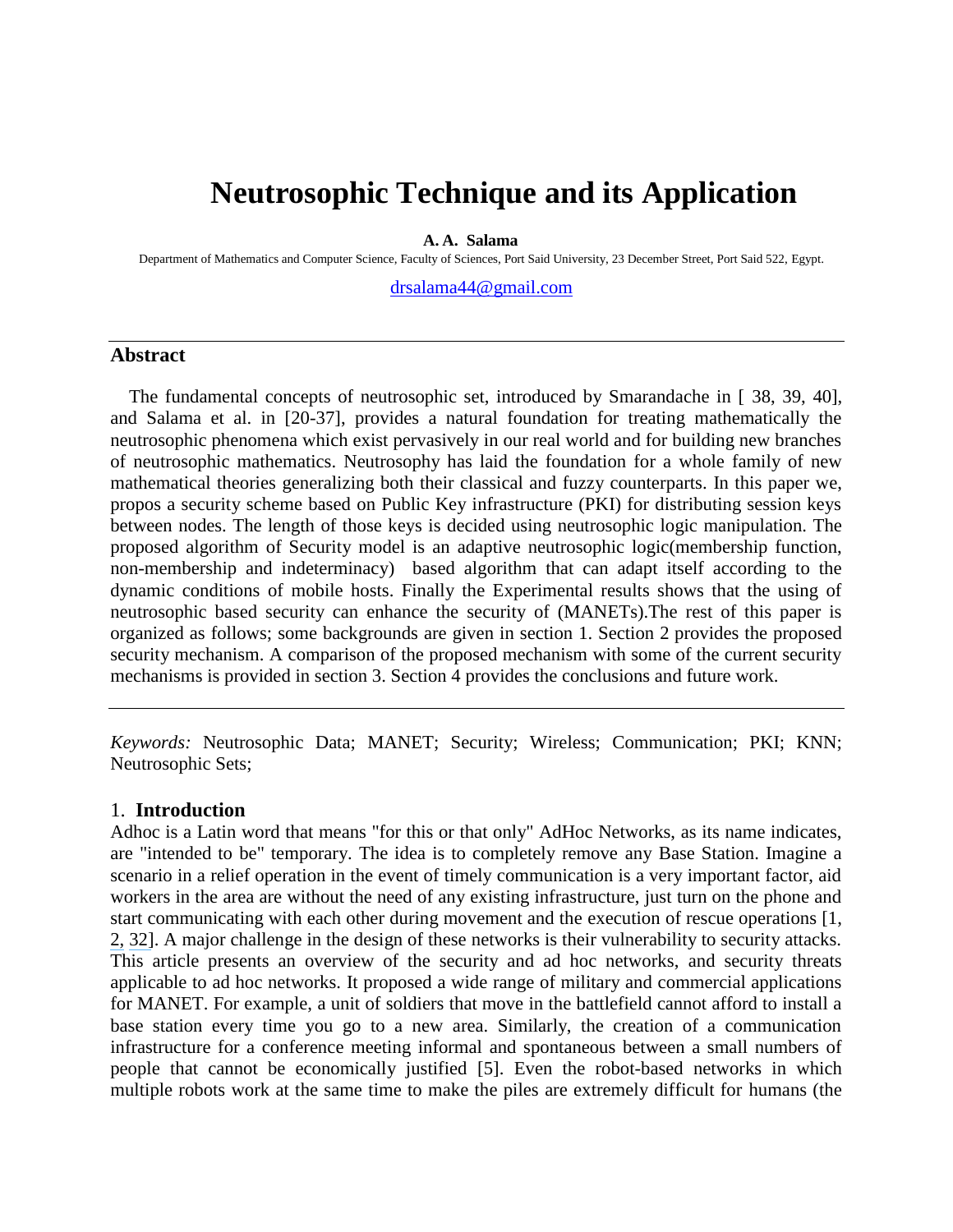discovery of outer space and the extraction of minerals), smart homes and other important applications known to exist in applications vehicles Auto-routing. In addition, MANET can be the perfect tool for disaster recovery or emergency situations, when the existing communications infrastructure is destroyed or disabled [\[6\]](https://www.researchgate.net/publication/247931318_Cryptography_and_Network_Security_Principles_and_Practice_4E?el=1_x_8&enrichId=rgreq-75a527b72c5892e66cbee1a2beee8bfe-XXX&enrichSource=Y292ZXJQYWdlOzI4NDAyODIxODtBUzoyOTY3NDk5MzY3MjYwMTlAMTQ0Nzc2MjEwNjg4OQ==). Mobile Ad hoc Networks are self-organized, temporal networks which consist of a set of wireless nodes. The nodes can move in an arbitrary manner and work as its own opinions. Nodes communicate with each other by forming a multi-hop radio network and maintaining connectivity in a decentralized manner. Each node in MANETs plays both the roles of routers and terminals. Such devices can communicate with another device that is immediately within their radio range or one that is outside their radio range not relying on access point [7]. A mobile ad hoc network is self-organizing, self-discipline and self-adaptive. The main characteristics of mobile ad hoc network are:

- Lack of Infrastructure: (Dynamic topology) since nodes in the network can move arbitrarily, the topology of the network also changes.
- Limitations on the Bandwidth: The bandwidth of the link is constrained and the capacity of the network is also variable tremendously [8]. Because of the dynamic topology, the output of each relay node will vary with the time and then the link capacity will change with the link change.
- Power considerations: it is a serious factor. Because of the mobility characteristic of the network, devices use battery as their power supply. As a result, the advanced power conservation techniques are very necessary in designing a system [5].
- Security Precautions: The security is limited in physical aspect. The mobile network is easier to be attacked than the fixed network. Overcoming the weakness in security and the new security trouble in wireless network is on demand [9].

A side effect of the flexibility is the ease with which a node can join or leave a MANET. Lack of any fixed physical and, sometimes, administrative infrastructure in these networks makes the task of securing these networks extremely challenging [\[10\]](https://www.researchgate.net/publication/4295402_Trust_Integrated_Cooperation_Architecture_for_Mobile_Ad-hoc_Networks?el=1_x_8&enrichId=rgreq-75a527b72c5892e66cbee1a2beee8bfe-XXX&enrichSource=Y292ZXJQYWdlOzI4NDAyODIxODtBUzoyOTY3NDk5MzY3MjYwMTlAMTQ0Nzc2MjEwNjg4OQ==).

In MANETs it is very important to address the security issues related to the dynamically changing topology of the MANET [\[11\],](https://www.researchgate.net/publication/228638653_Reputation_and_trust-based_systems_for_ad_hoc_and_sensor_networks?el=1_x_8&enrichId=rgreq-75a527b72c5892e66cbee1a2beee8bfe-XXX&enrichSource=Y292ZXJQYWdlOzI4NDAyODIxODtBUzoyOTY3NDk5MzY3MjYwMTlAMTQ0Nzc2MjEwNjg4OQ==) these issues may be defined as:

- *1-* **Confidentiality.** The primary confidentiality threat in the context of MANET is to the privacy of the information being transmitted between nodes, which lead to a secondary privacy threat to information such as the network topology, geographical location, etc.
- *2-* **Integrity.** The integrity of data over a network depends on all nodes in the network. Therefore threats to integrity are those which either introduce incorrect information or alter existing information.
- *3-* **Availability.** This is defined as access information at all times upon demand. If a mobile node exists, then any node should be able to get information when they require it. Related to this, a node should be able to carry out normal operations without excessive interference caused by the routing protocol or security.
- *4-* **Authorization.** An unauthorized node is one which is not allowed to have access to information, or is not authorized to participate in the ad hoc network. There is no assumption that there is an explicit and formal protocol, simply an abstract notion of authorization. However, formal identity authentication is a very important security requirement, needed to provide access control services within the ad hoc network.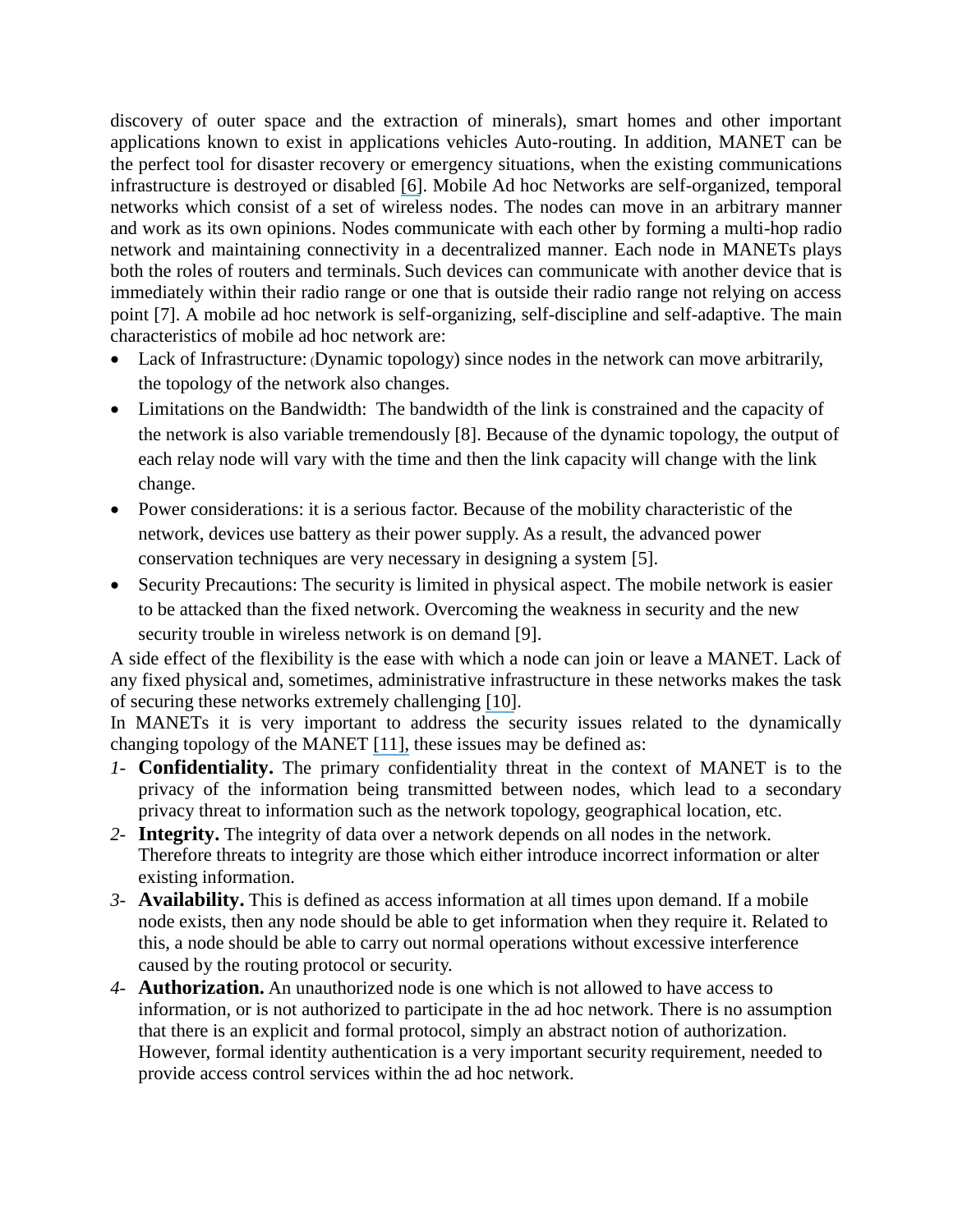- *5-* **Dependability and reliability**. One of the most common applications for ad hoc networks is in emergency situations when the use of wired infrastructure is infeasible. Hence, MANET must be reliable, and emergency procedures may be required. For example, if a routing table becomes full due to memory constraints, a reactive protocol should still be able to find an emergency solution.
- *6-* **Accountability**. This will be required so that any actions affecting security can be selectively logged and protected, allowing for appropriate reaction against attacks. The misbehaviours demonstrated by different types of nodes will need to be detected, if not prevented. Event logging will also help provide non-repudiation, preventing a node from repudiating involvement in a security violation [12, [13\]](https://www.researchgate.net/publication/220640612_Information_Theoretic_Framework_of_Trust_modeling_and_evaluation_for_ad_hoc_networks?el=1_x_8&enrichId=rgreq-75a527b72c5892e66cbee1a2beee8bfe-XXX&enrichSource=Y292ZXJQYWdlOzI4NDAyODIxODtBUzoyOTY3NDk5MzY3MjYwMTlAMTQ0Nzc2MjEwNjg4OQ==).
- *7-* **Non-repudiation** Ensures that the origin of a message cannot deny having sent the message.

Neutrosophic sets can be viewed as a generalization of fuzzy sets that may better model imperfect information which is omnipresent in any conscious decision making.

# *1.2. The Contribution of Neutrosophic Sets*

Neutrosophy has laid the foundation for a whole family of new mathematical theories generalizing both their classical and fuzzy counterparts [3, 4, 41] such as a neutrosophic set theory. We recollect some relevant basic preliminaries, and in particular, the work of Smarandache in [ 33, 34, 35] and Salama et al. [2[0-](https://www.researchgate.net/publication/265802778_Neutrosophic_Set_and_Neutrosophic_Topological_Spaces?el=1_x_8&enrichId=rgreq-75a527b72c5892e66cbee1a2beee8bfe-XXX&enrichSource=Y292ZXJQYWdlOzI4NDAyODIxODtBUzoyOTY3NDk5MzY3MjYwMTlAMTQ0Nzc2MjEwNjg4OQ==)31]. Smarandache introduced the neutrosophic components T, I, F which represent the membership, indeterminacy, and nonmembership values respectively, where  $|0,1^+|$  is nonstandard unit interval. Salama et al. introduced the following: Let X be a non-empty fixed set. A neutrosophic set *A* is an object having the form  $A = \langle x, \mu_A(x), \sigma_A(x), \nu_A(x) \rangle$  where  $\mu_A(x), \sigma_A(x)$  and  $\nu_A(x)$  which represent the degree of member ship function (namely  $\mu_A(x)$ ), the degree of indeterminacy (namely  $\sigma_A(x)$ ), and the degree of non-member ship (namely  $v_A(x)$ ) respectively of each element  $x \in X$  to the set

*A* where  $0^- \le \mu_A(x), \sigma_A(x), \nu_A(x) \le 1^+$  and  $0^- \le \mu_A(x) + \sigma_A(x) + \nu_A(x) \le 3^+$ . Smarandache introduced the following: Let T, I,F be real standard or nonstandard subsets of  $[0^{\circ},1^{\circ}]$ , with

 $Sup_T=t$ \_sup,  $inf_T=t$ \_inf  $Sup$ \_I=i\_sup, inf\_I=i\_inf  $Sup_F=f$ \_sup, inf\_F= $f$ \_inf n-sup=t\_sup+i\_sup+f\_sup n-inf=t\_inf+i\_inf+f\_inf, T, I, F are called neutrosophic components

# *1.4 Public Key Security*

The distinctive technique used in public key cryptography is the use of asymmetric key algorithms, where the key used to encrypt a message, not the same as the key used to decrypt it. Each user has a pair of cryptographic keys - a public encryption key and a private decryption key [14]. The provision of public key cryptography is widely distributed, while the private-decryption key is known only to the recipient. Messages are encrypted with the recipient's public key and can only be decrypted with the corresponding private key.The keys are mathematically related,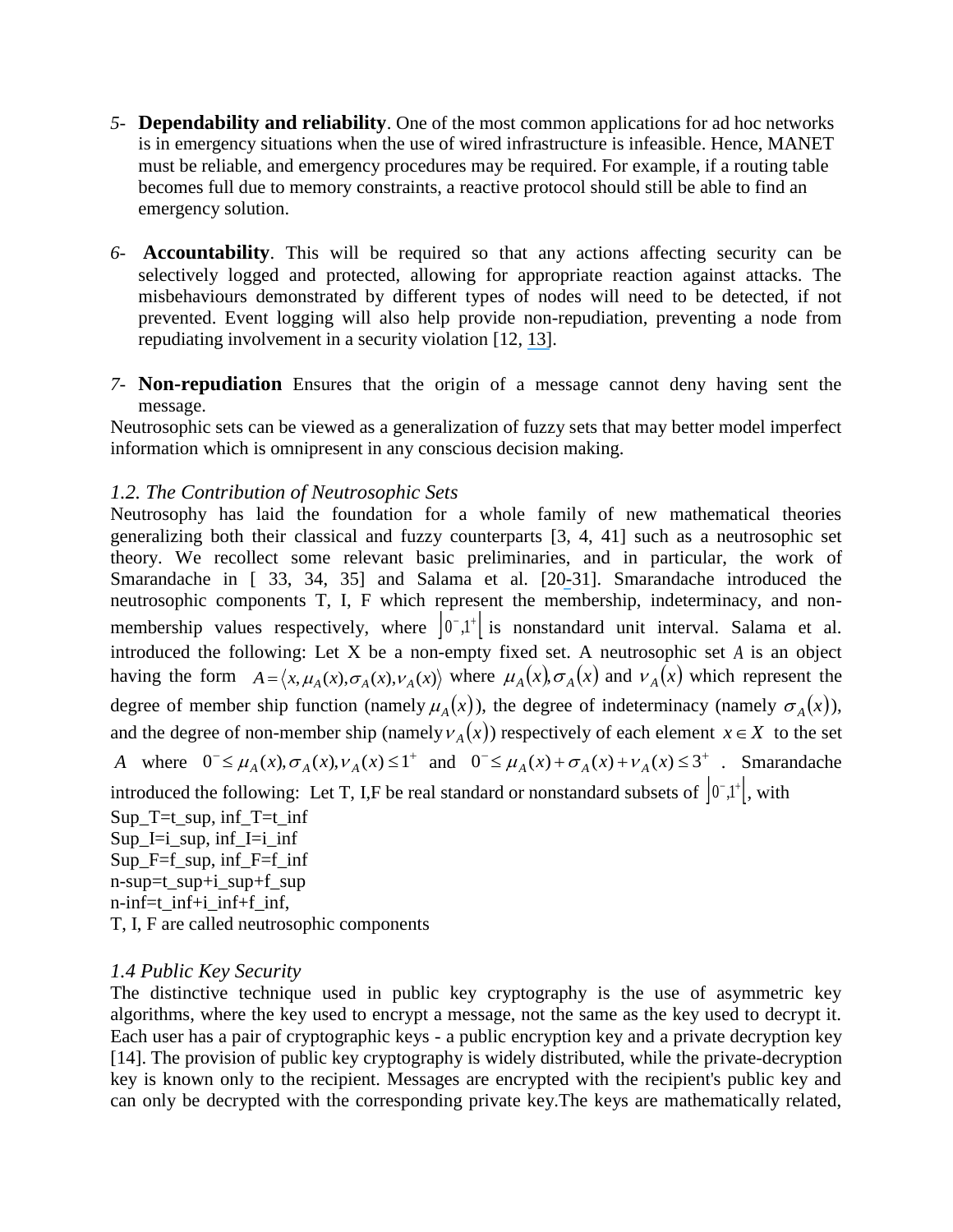but the parameters are chosen so that the determination of the private key of the public key is prohibitively expensive. The discovery of algorithms that can produce pairs of public / private key revolutionized the practice of cryptography in principle in mid-1970. In contrast, symmetric key algorithms, variations of which have been used for thousands of years, uses a single secret key - that should be shared and kept private by the sender and receiver - for encryption and decryption. To use a symmetric encryption scheme, the sender and receiver must share the key securely in advance. Because symmetric key algorithms are almost always much less computationally intensive, it is common to exchange a key using a key exchange algorithm and transmit data using that key and symmetric key algorithm [15]. Family PGP and SSL / TLS schemes do this, for example, and therefore speak of hybrid crypto system.

• The two main branches of public key cryptography are:

Public Key Encryption: a message encrypted with the recipient's public key can be decrypted by anyone except a holder of the corresponding private key - presumably this will be the owner of that key and the person associated with the public key used. This is used for confidentiality [\[16\]](https://www.researchgate.net/publication/224316883_Computer_experiments_with_a_parallel_clonal_selection_algorithm_for_the_Graph_Coloring_Problem?el=1_x_8&enrichId=rgreq-75a527b72c5892e66cbee1a2beee8bfe-XXX&enrichSource=Y292ZXJQYWdlOzI4NDAyODIxODtBUzoyOTY3NDk5MzY3MjYwMTlAMTQ0Nzc2MjEwNjg4OQ==).

 Digital signatures (Authentication): a signed message with the sender's private key can be verified by anyone with access to the sender's public key, which shows that the sender had access to the private key (and therefore likely to be the person associated with the public key used), and part of the message has not been tampered with. On the question of authenticity, see also the summary of the message [17]

the main idea behind public-key (or asymmetric) cryptosystems is the following:

One entity has (in contrast to symmetric cryptosystems) a pair of keys which are called the private key and the public key. These two parts of the key pair are always related in some mathematical sense. As for using them, the owner of such a key pair may publish her public key, but it is crucial that she keeps the private key only for herself. Let (sk, pk) be such a key pair where sk is the Secret private Key for node (A) and pk is the corresponding public key [\[18\]](https://www.researchgate.net/publication/50282870_Secure_Clustering_and_Symmetric_Key_Establishment_in_Heterogeneous_Wireless_Sensor_Networks?el=1_x_8&enrichId=rgreq-75a527b72c5892e66cbee1a2beee8bfe-XXX&enrichSource=Y292ZXJQYWdlOzI4NDAyODIxODtBUzoyOTY3NDk5MzY3MjYwMTlAMTQ0Nzc2MjEwNjg4OQ==). If a second node wants to securely send a message to (A) it computes:

 $C =$  encrypt(M, pk) where encrypt denotes the so-called encryption function which is also publicly known as shown in Figure 1.



Figure 1: Asymmetric Key encryption / decryption

This function is a one-way function with a trap-door. In other words, the trap-door allows for the creation of the secret key sk which in turn enables Alice to easily invert the encryption function. We call C the cipher text. Obtaining M from C can be done easily using the (publicly known) decryption function decrypt and A's private key (sk). On the other hand, it is much harder to decrypt without having any knowledge of the private key. As already mentioned, the great advantage of this approach is that no secure key exchange is necessary before a message is transmitted [19].

#### *2. The proposed model for security*

 In this section, a Security algorithm applied to MANETs is presented. This algorithm may be viewed as a two stages: first a neutrosophic model to decide the key length for the current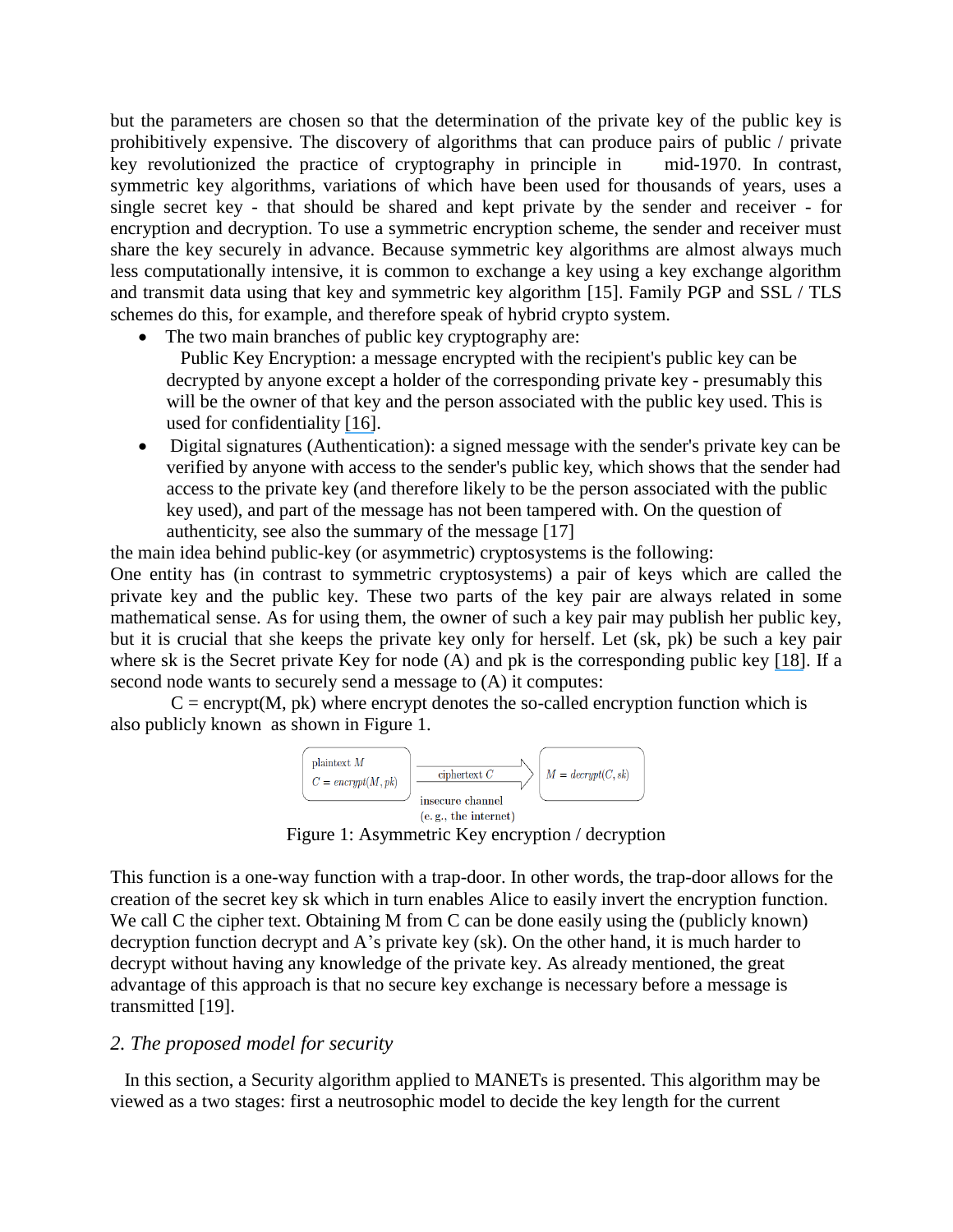session. Then the key distribution between nodes in MANET both stages are illustrated in the rest of this section.

#### *2.1 Neutrosophic Model (Key Size Determination Function)*

The security offered by the algorithm is based on the difficulty of discovering the secret key through a brute force attack. Mobile Status (MS) Security Level is the correlative factor being analyzed with three considerations:

- 1- The longer the password, harder to withstand a severe attack of brute force. In this research the key lengths from 16 to 512 are assumed
- 2- The quickest way to change passwords, more secure the mobile host. It is more difficult to decipher the key to a shorter time. A mobile host to change the secret key is often safer than a mobile host using a constant secret key.

The neighbor hosts the mobile host has, the more potential attacker. I.e. the possibility of attack is greater. There are many other factors affecting the safety of mobile hosts, such as bandwidth. The security level of mobile hosts is a function with multiple variables and affected more than one condition. Here a neutrosophic logic system is defined. Inputs of the neutrosophic logic system are the frequency of changing keys *(f)* and the number of neighbor hosts *(n)*. Output of the neutrosophic logic system is the Security Level of M*S*. It is assumed that the three factors are

independent with each other. The relationship of them is as follows:

$$
S \ \alpha \ \ l.f.\frac{1}{n} \qquad \qquad \text{Formula 1}
$$

It means that the Security-Level of MH is in direct proportion to the length of the key and the frequency of changing keys, in inverse proportion to the number of neighbor hosts. The *S*  value is updated by the neutrosophic logic system. When the key length is short, the Security-Level of MH should be low; otherwise the Security-Level of MS should be high.

The first input parameter to the neutrosophic variable "the number of neighbor hosts" has three neutrosophic sets—few, normal and many. Membership function, non-membership and indeterminacy of n is illustrated in Figure 2.



**Figure 2.** Membership function, non-membership and indeterminacy of neutrosophic set with variable *n*.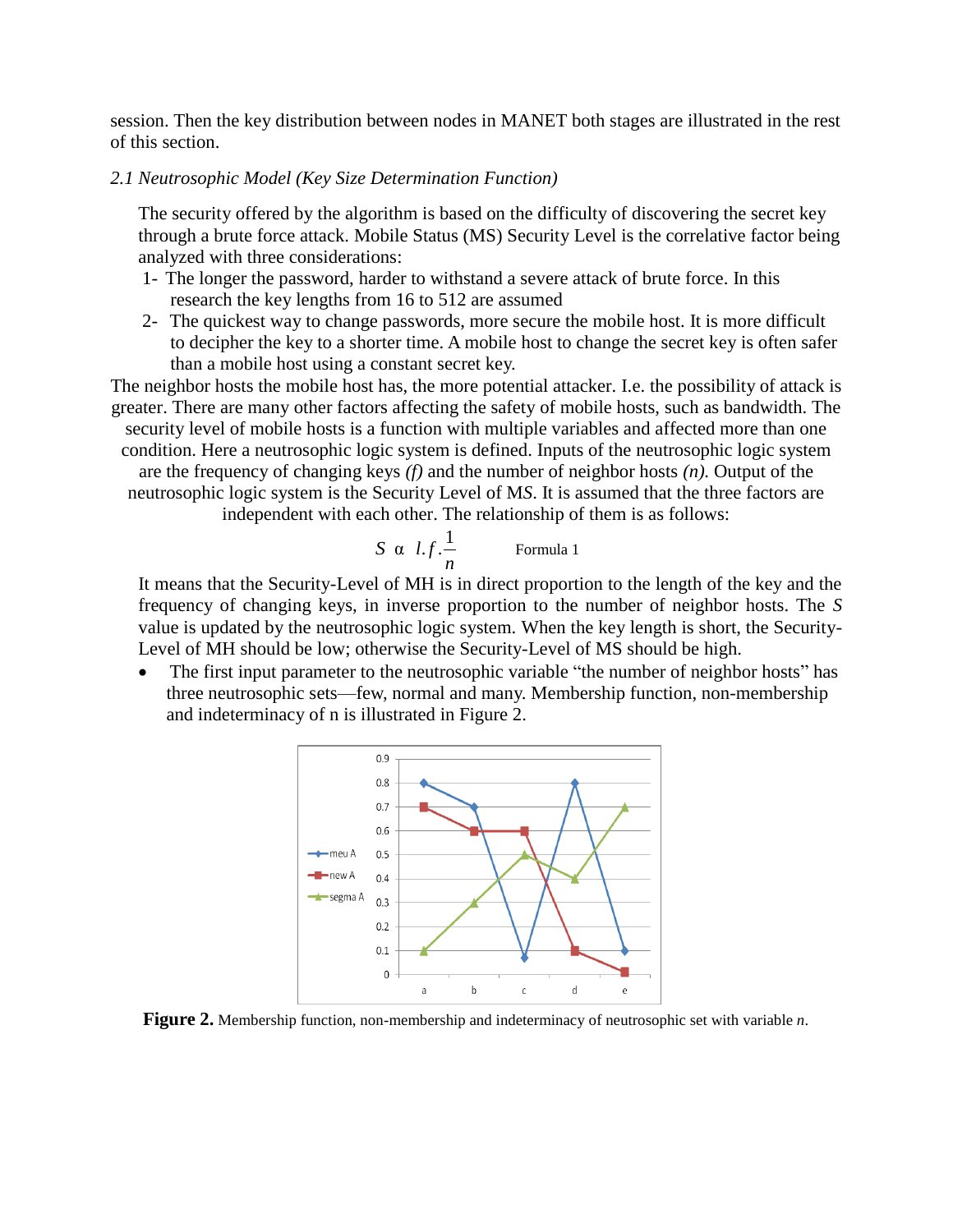The input neutrosophic variable "the frequency of changing keys" has two neutrosophic sets—slow and fast and non them. The membership functions , non-membership and indeterminacy of  $f$  is showed in formulation  $(2)$ 

$$
f = \begin{cases} \text{slow} & \text{the secretKey is constant} \\ \text{fast} & \text{the secretKey is variable} \\ \text{Indeterminacy} & \text{non(slow, fast)} \end{cases}
$$
 Formula 2

The output neutrosophic variable "the Security-Level of MS" has five neutrosophic sets containing the set and its complementary set. These sets are (lowest, low, normal, high and highest). It should be noted that modifying the membership functions, nonmembership and indeterminacy will change the sensitivity of the neutrosophic logic system's output to its inputs. Also increasing the number of neutrosophic sets of the variables will provide better sensitivity control but also increases computational complexity of the system. Table 1 show the rules used in the neutrosophic system.

|      |        | Input             | Output                          |  |  |  |  |
|------|--------|-------------------|---------------------------------|--|--|--|--|
| F    | N      |                   | S                               |  |  |  |  |
| Slow | Few    | non(Slow, Few)    | E<br>$(Low, \sim Low, I)$       |  |  |  |  |
| Slow | Normal | non(Slow, Normal) | (Lowest, $\sim$ Lowest, I)<br>E |  |  |  |  |
| Slow | Many   | non(Slow, Many)   | (Lowest, ~Lowest, I)<br>E       |  |  |  |  |
| Fast | Few    | non(Fast, Few)    | E<br>(Normal, $\sim$ Normal, I) |  |  |  |  |
| Fast | Normal | non(Fast, Normal) | É<br>(Low, ~Low, I)             |  |  |  |  |
| Fast | Many   | non(Fast, Many)   | $(Low, \sim Low, I)$<br>E       |  |  |  |  |
| Slow | Few    | non(Slow, Few)    | E<br>(High, ~High, I)           |  |  |  |  |
| Slow | Normal | non(Slow, Normal) | (Normal, $\sim$ Normal, I)<br>E |  |  |  |  |
| Slow | Many   | non(Slow, Many)   | E<br>(Low, ~Low, I)             |  |  |  |  |
| Fast | Few    | non(Fast, Few)    | (Highest, ~Highest, I)<br>E     |  |  |  |  |
| Fast | Normal | non(Fast, Normal) | E<br>(High, ~ High, I)          |  |  |  |  |
| Fast | Many   | non(Fast, Many)   | E<br>(High, ~High, I)           |  |  |  |  |

Table 1: The neutrosophic system rules

The output of that system determines the number of bits used and the security level required for the current situation varying the number of bits between 16 and 256 bits. This determination is based on the NS analysis whish passes the three parameters of  $A = \langle x, \mu_A(x), \sigma_A(x), \nu_A(x) \rangle$  where  $\mu_A(x), \sigma_A(x)$  and  $v_A(x)$  which represent the degree of membership function (namely  $\mu_A(x)$ ), the degree of indeterminacy (namely  $\sigma_A(x)$ ), and the degree of non-member ship (namely  $v_A(x)$ ) respectively of each element  $x \in X$  to the set *A* where  $0 \leq \mu_A(x), \sigma_A(x), \nu_A(x) \leq 1^+$  and  $0 \leq \mu_A(x) + \sigma_A(x) + \nu_A(x) \leq 3^+$ , then based on that analysis the system decides the accurate key size in each situation.

# *2.2 key distribution*

Once the neutrosophic set has decided the length of the session key based on its criteria the problem of key creation and distribution arises. The nature of NANET poses great challenges due to the lake of infrastructure and control over the network. To overcome such problems the use of PK scheme is used to distribute the key under the assumption that one node (let us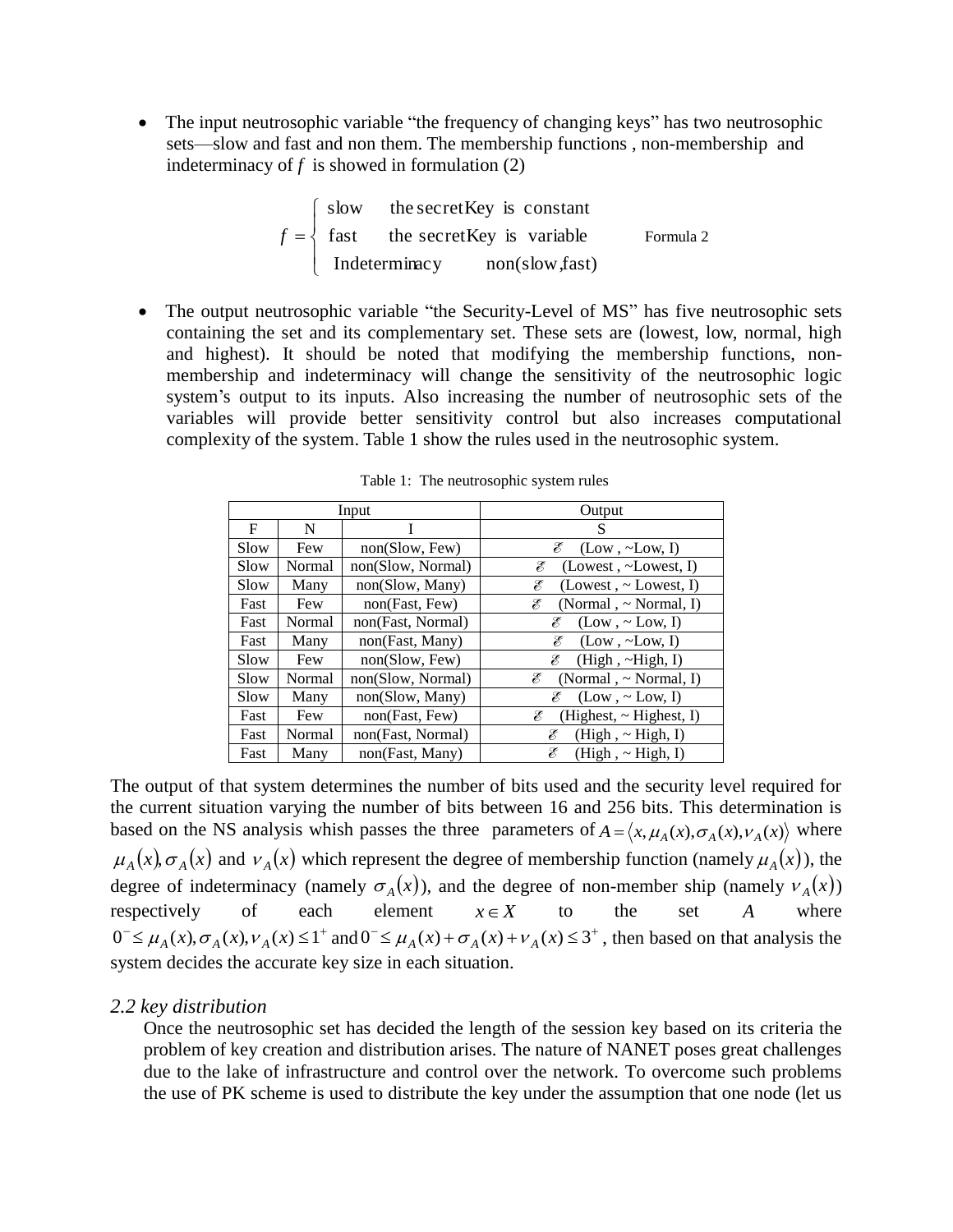say the first node that originates the network) is responsible for the creation of session keys. If that node is going to leave the network it must transfer the process of key creation to another trusted node in the network.

- 1- Each node sends a message (Session Key Request SKR) encrypted with its private key (that message contains a key request and a timer) to the key creator node which owns a table that contains the public key for each node in the network. Figure 3 (a) where the direction of the arrow's head denotes the private key used encryption is the originating node.
- 2- The key creator node simply decrypts the message and retrieves the request and the timer with one of the following scenarios occurs:
	- a. The timer was expired or the message is unreadable the message is neglected.
	- b. The timer is valid and the decryption of the message using the corresponding Public Key gives a readable request. The key creator node sends a message to that node containing the current session key. That message is encrypted two times first using the key creator's Private key(for authentication) then using the destination's public key Figure 3 (b). Where the direction of the arrow's head denotes the private key used encryption is the trusted node then with the destination node's Public Key.





- 3- Any time the neutrosophic model reports that the network condition changes; the key creator node sends a jamming message for every node currently in the network asking them to send a key request message.
- 4- Any authenticated node (including the Trusted node) on the network knowing the current session key can send messages either to every node or to a single node on the network, simply by encrypting the message using the current session key.

# *3. Experimental Results*

In this research a new security algorithm for MANETs is presented, this algorithm is based on the idea of periodically changing the encryption key thus make it harder for any attacker to track that changing key. The algorithm is divided into three stages key size determination function and key distribution. In this section the set of experimental results for the attempts to decide the way for creating a more secured MANETs. These experiments are clarified.

### *3.1 Neutrosophic vs. Key size determination membership, non-membership functions and indeterminacy*

The first type of experiments had taken place to decide the key size for the encryption process. To accomplish this job the ordinary mechanism of KNN is used as a neutrosophic technique. Given the same parameters passed to the membership function, non-membership function and indeterminacy. The performance is measured with evaluation criteria are the average security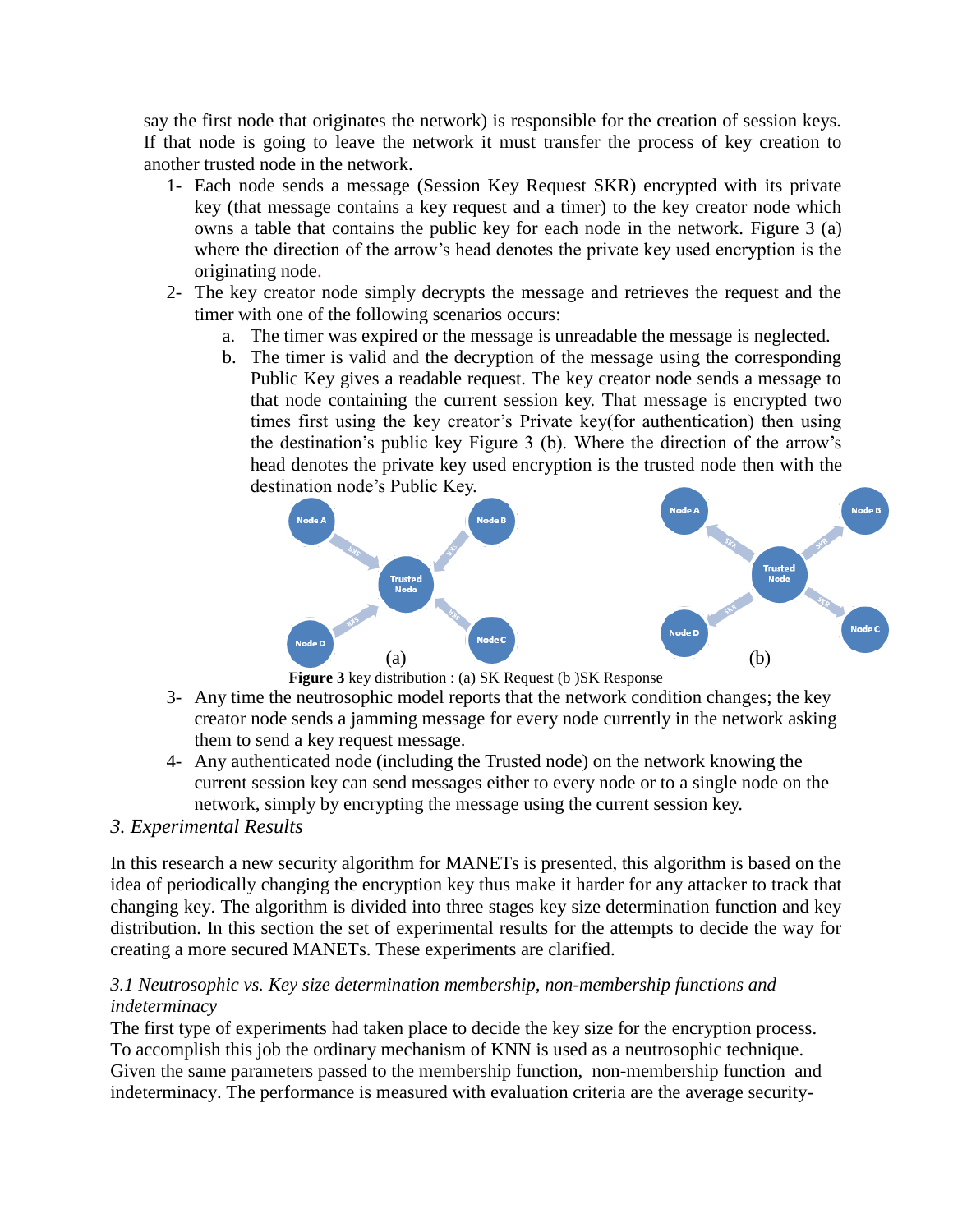level and the key creation time. The performance criteria are demonstrated in the following sections:

#### *3.1.1 The Percentage Average security-level:*

Average security level is measured for both techniques as the corresponding key provided how much strength given the number of nodes, the results are scaled from 0 to 5 these results are shown in table 2 and figure 4

| No. nodes                                |                   | 50    | 75    | 100   | 125   | 150                   | 175   | 200   | 225   | 250   |
|------------------------------------------|-------------------|-------|-------|-------|-------|-----------------------|-------|-------|-------|-------|
| Percentage Average of Classification     | $0.026 \pm 0.021$ |       | 0.025 | 0.022 |       | $0.015 \,   \, 0.017$ | 0.014 | 0.023 | 0.02  | 0.015 |
| Percentage Average of non Classification | 0.034             | 0.036 | 0.038 | 0.038 | 0.004 | 0.004                 | 0.004 | 0.004 | 0.004 | 0.004 |
| indeterminacy                            | 0.94              | 0.943 | 0.937 | 0.939 | 0.981 | 0.979                 | 0.982 | 0.973 | 0.976 | 0.981 |

**Table 2** ASL of membership vs., non- membership and indeterminacy classification



Fig 4: The Neutrosophic Average Precenage Scurity Level

Figure 4 and table 2 shows the average percentage security level with the number of mobile nodes between 25 and 250. As shown in the figure and the table, the average security-level of the neutrosophic Classifier (NC) is much higher than the average security-level of the membership, non-membership and indeterminacy classifier, especially for many mobile nodes. This is an expected result since the neutrosophic classifier adapts its self upon the whole set of criteria. *3.1.2 The key creation time:*

The time required to generate the key in both cases are measured, the results are scaled from 0 to 1 and are shown in table 3 and figure5

| No. nodes                     | 25   | 50   | 75   | 100  | 125  | 150  | 175  | 200  | 225  | 250  |
|-------------------------------|------|------|------|------|------|------|------|------|------|------|
| Non-membership Classification | 0.95 | 0.93 | 0.95 | 0.96 | 0.96 | 0.96 | 0.96 | 0.96 | 0.96 | 0.96 |
| membership Classification     | 0.93 | 0.9  | 0.85 | 0.92 | 0.93 | 0.94 | 0.94 | 0.94 | 0.94 | 0.94 |

**Table 3:** KCR of membership, non-membership and indeterminacy (neutrosophic classifiers)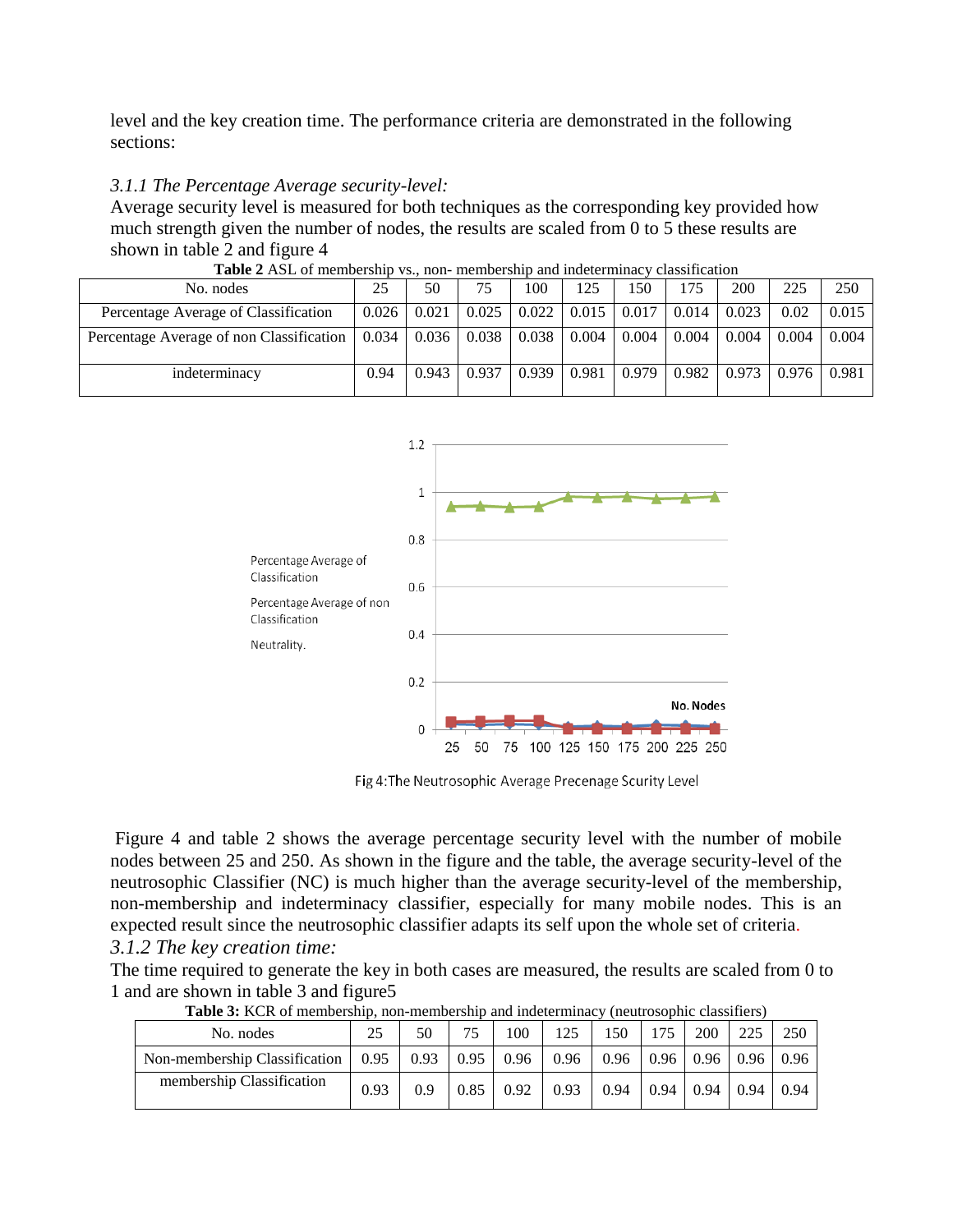![](_page_8_Figure_0.jpeg)

Figure 5: Neutrosophic The Key Cereation Time

Figure 5 and table 3 shows the Key creation time with the number of mobile nodes between 25 and 250. The speed of Key creation is very high (mostly above 0.94) for all two techniques. However, the neutrosophic technique has some faster Key creation time, especially with few mobile nodes. The reason is that the smaller the number of nodes with the same amount of calculation the bigger the time taken.

#### *3.2 PKI vs. non-PKI and indeterminacy distribution*

After the Key size had been determined via the Key size determination function the final problem is to distribute that key among nodes on the network. There were two approaches for the key distribution problem either PKI or non-PKI. In this subsection the results of applying PKI and non-PKI and indeterminacy (neutrosophic) techniques are illustrated as applied in terms of security and processing time.

#### *3.2.1 Neutrosophic Security*

The PKI presents more overall security than ordinary non-PKI (single key) that is illustrated by applying both techniques over the network and recording the results regarding to the time required for an external attacker to break the session key. Table 4 and figure 6 shows that results under the assumption of using small public-private key pairs

| <b>THERE To because</b> of the volume in the and indetermined |          |         |         |         |         |         |        |         |         |      |
|---------------------------------------------------------------|----------|---------|---------|---------|---------|---------|--------|---------|---------|------|
| No. nodes                                                     | 25       | 50      | 75      | 100     | 125     | 150     | 175    | 200     | 225     | 250  |
| Non-PKI                                                       | 0.15     | 0.2     | 0.23    | 0.26    | 0.3     | 0.32    | 0.36   | 0.4     | 0.44    | 0.45 |
| <b>PKI</b>                                                    | 0.85     | 0.85    | 0.85    | 0.92    | 0.93    | 0.94    | 0.94   | 0.94    | 0.94    | 0.94 |
| indeterminacy                                                 | $\Omega$ | $-0.05$ | $-0.08$ | $-0.18$ | $-0.23$ | $-0.26$ | $-0.3$ | $-0.38$ | $-0.38$ | 0.55 |

**Table 4:** security of PKI vs, non-PKI and indeterminacy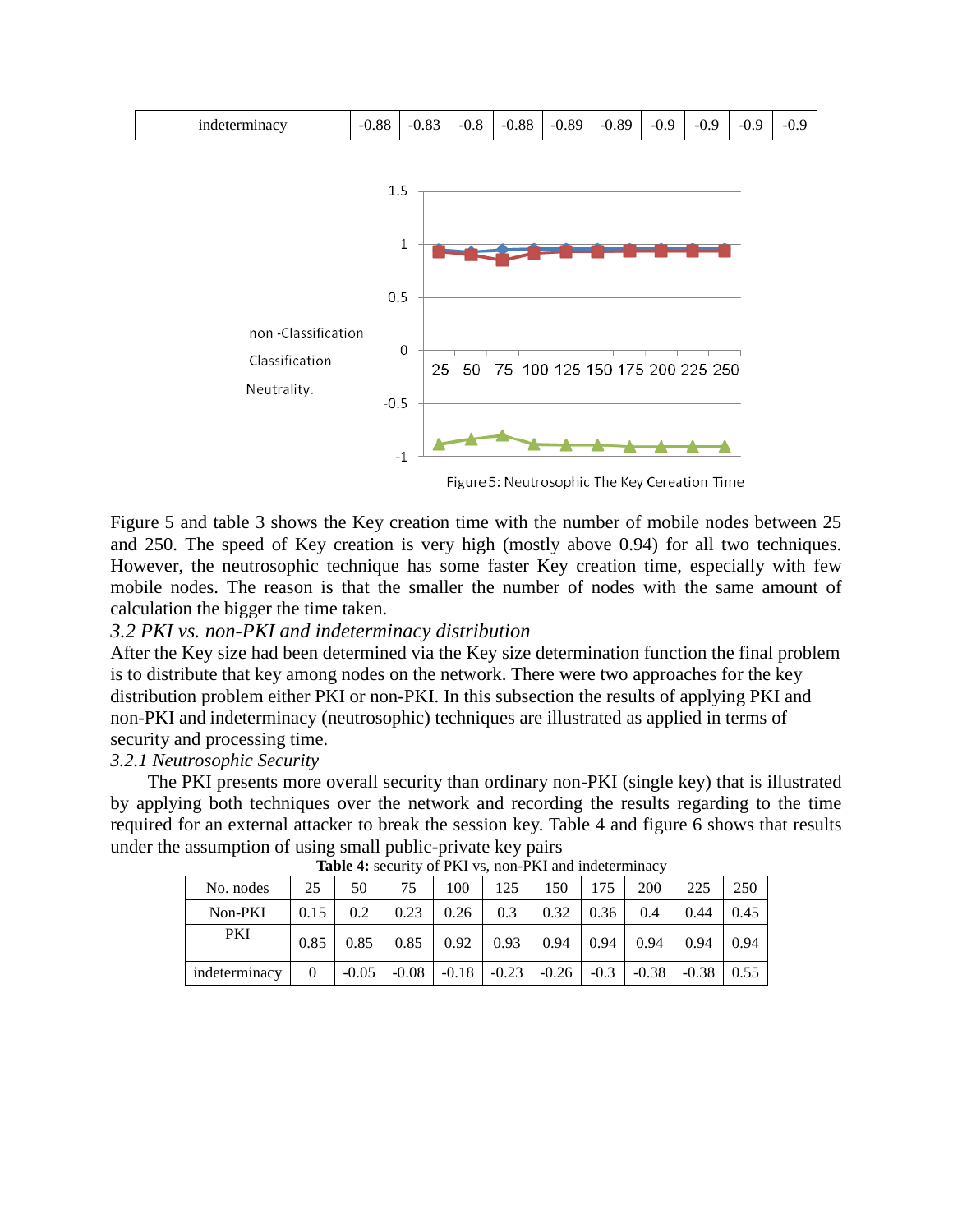![](_page_9_Figure_0.jpeg)

In graph and figure shows the huge difference in the security level provided by the PKI technique over the Non-PKI mechanism given the same experimental conditions.

# 3.2.2 *Processing time of neutrosophic data*

Another factor had been taken into consideration while developing the model that is time required to process the key and distribute it. Table 5 and figure 7 shows that results under the assumption of using small public-private key pairs

| <b>THERE</b> I TO COOPING THREE OF THE 197 HOTEL THE WAS THOUGHT THAT $\theta$                                        |  |         |  |  |  |  |  |  |                                                                                                               |     |
|-----------------------------------------------------------------------------------------------------------------------|--|---------|--|--|--|--|--|--|---------------------------------------------------------------------------------------------------------------|-----|
| No. nodes                                                                                                             |  | 25   50 |  |  |  |  |  |  | 75   100   125   150   175   200   225                                                                        | 250 |
| Non-PKI                                                                                                               |  |         |  |  |  |  |  |  | $\vert 0.3 \vert 0.32 \vert 0.35 \vert 0.37 \vert 0.4 \vert 0.44 \vert 0.47 \vert 0.51 \vert 0.55 \vert 0.58$ |     |
| PKI                                                                                                                   |  |         |  |  |  |  |  |  | $0.2 \mid 0.35 \mid 0.5 \mid 0.6 \mid 0.68 \mid 0.75 \mid 0.83 \mid 0.87 \mid 0.93 \mid 0.97$                 |     |
| indeterminacy $\begin{bmatrix} 0.5 & 0.33 & 0.15 & 0.03 & -0.08 & -0.19 & -0.3 & -0.38 & -0.46 & -0.55 \end{bmatrix}$ |  |         |  |  |  |  |  |  |                                                                                                               |     |

**Table 5** Processing time of PKI vs. non-PKI and indeterminacy

![](_page_9_Figure_6.jpeg)

Table 5 and the Figure 7 shows that Non-PKI techniques provides relatively small amount of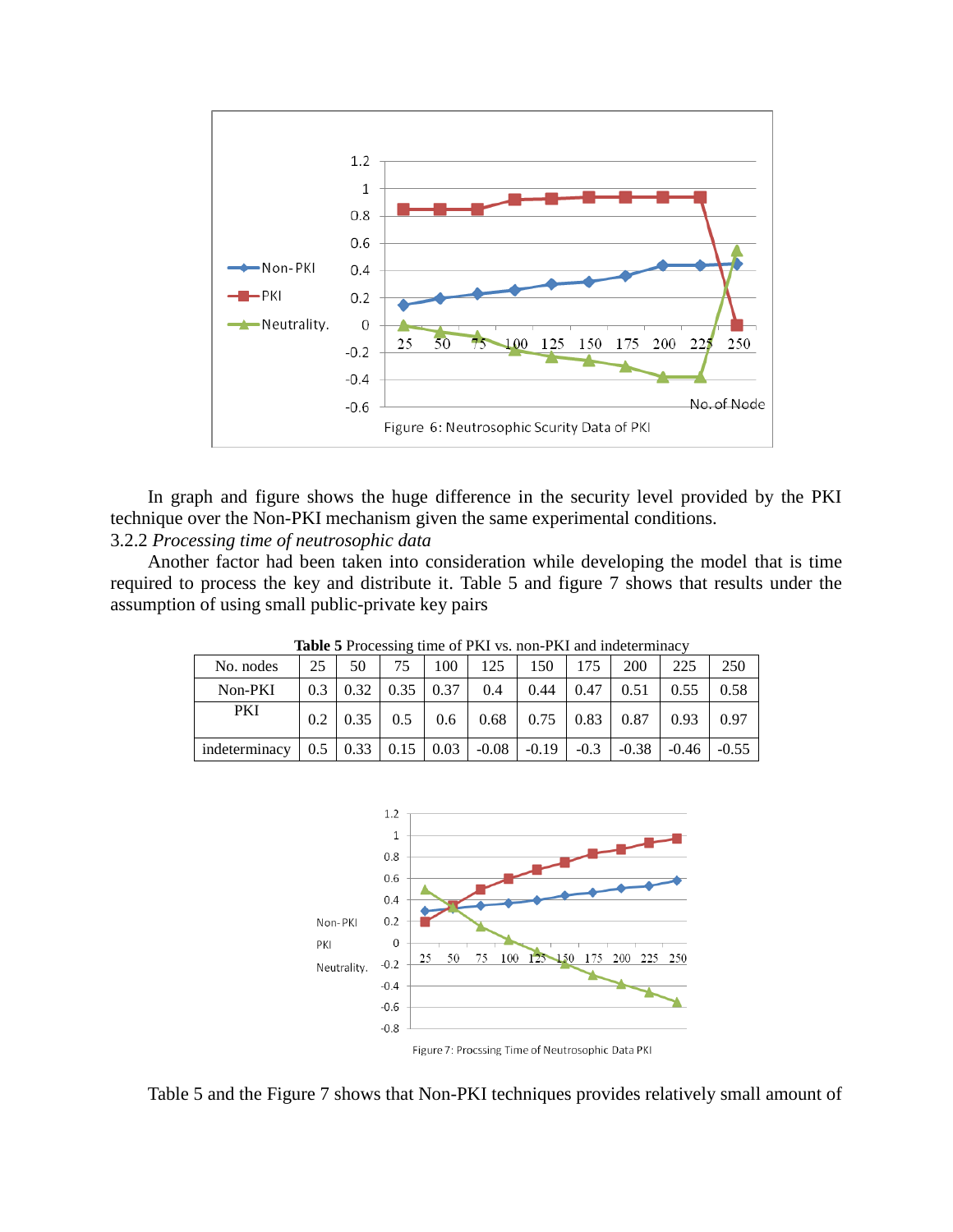processing time than PKI and indeterminacy this due to the amount of modular arithmetic performed in the PKI mechanisms. However the difference in the processing time is neglectable comparing to the security level provided by the PKI under the same conditions

# **4 Conclusions**

MANETs require a reliable, efficient, and scalable and most importantly, a secure protocol as they are highly insecure, self-organizing, rapidly deployed and they use dynamic routing. In this paper, we discussed the vulnerable nature of the mobile ad hoc network. Also the security attributes and the various challenges to the security of MANET had been covered. The new security mechanism which combines the advantages of both neutrosophic classification and the public key infrastructure had been demonstrated. The advantages of the proposed mechanism comparing to other existing mechanisms had been shown by first comparing the neutrosophic to the non- classification showing that neutrosophic is more adaptable and provides a better response in MANET. Also the PKI is compared to the non-PKI and indeterminacy showing that it provides a far better security with a neglect table amount of delay.

# **References**

- [1.] I.M. Hanafy, A.A. Salama, M. Abdelfattah and Y.M.Wazery, "AIS MODEL FOR BOTNET DETECTION IN MANET USING FUZZY FUNCTION", International Journal of Computer Networking, Wireless and Mobile Communications (IJCNWMC) ISSN 2250- 1568 ,Vol. 3, Issue 1, Mar 2013, 95-102.2013.
- [2.] [I.M.Hanafy, A.A. Salama , M. Abdelfattah and Y.Wazery," Security in Manet Based on](https://www.researchgate.net/publication/272719900_Security_in_MANET_based_on_PKI_using_fuzzy_function?el=1_x_8&enrichId=rgreq-75a527b72c5892e66cbee1a2beee8bfe-XXX&enrichSource=Y292ZXJQYWdlOzI4NDAyODIxODtBUzoyOTY3NDk5MzY3MjYwMTlAMTQ0Nzc2MjEwNjg4OQ==)  [Pki using Fuzzy Function" IOSR Journal of Computer Engineering, Vol.\(6\), Issue 3 \(Sep-](https://www.researchgate.net/publication/272719900_Security_in_MANET_based_on_PKI_using_fuzzy_function?el=1_x_8&enrichId=rgreq-75a527b72c5892e66cbee1a2beee8bfe-XXX&enrichSource=Y292ZXJQYWdlOzI4NDAyODIxODtBUzoyOTY3NDk5MzY3MjYwMTlAMTQ0Nzc2MjEwNjg4OQ==)[Oct. 2012\), pp 54-60.2012.](https://www.researchgate.net/publication/272719900_Security_in_MANET_based_on_PKI_using_fuzzy_function?el=1_x_8&enrichId=rgreq-75a527b72c5892e66cbee1a2beee8bfe-XXX&enrichSource=Y292ZXJQYWdlOzI4NDAyODIxODtBUzoyOTY3NDk5MzY3MjYwMTlAMTQ0Nzc2MjEwNjg4OQ==)
- [3.] K. Atanassov, neutrosophicsets, in V.Sgurev, ed.,Vii ITKRS Session, Sofia(June 1983 central Sci. and Techn. Library, Bulg. Academy of Sciences 1984.
- [4.] K. Atanassov, neutrosophicsets, Fuzzy Sets and Systems 2087-96. 1986.
- [5.] Balakrishnan, V. Varadharajan, U. K. Tupakula, and P.Lucs, "Trust Integrated Cooperation Architecture for Mobile Ad-hoc Networks". Proceedings of 4th IEEE International Symposium on Wireless Communication Systems (ISWCS 2007), Trondheim, Norway, 2007.
- [6.] AW. Stallings; "Cryptography and Network Security Principles and Practice", 9th Edition; [Prentice Hall 2010](https://www.researchgate.net/publication/247931318_Cryptography_and_Network_Security_Principles_and_Practice_4E?el=1_x_8&enrichId=rgreq-75a527b72c5892e66cbee1a2beee8bfe-XXX&enrichSource=Y292ZXJQYWdlOzI4NDAyODIxODtBUzoyOTY3NDk5MzY3MjYwMTlAMTQ0Nzc2MjEwNjg4OQ==)
- [7.] Dr.A.Rajaram, S.Vaithiya lingam. 
... Distributed Adaptive Clustering Algorithm for Improving Data Accessibility in MANET". IJCSI International Journal of Computer Science Issues, Vol. 8, Issue 4, No 1, July 2011
- [8.] S. Balachandran, D. Dasgupta and L. Wang. "Hybrid Approach for Misbehavior Detection in Wireless Ad-Hoc Networks". Published in Symposium on Information Assurance, New York, June 14-15, 2006.
- [9.] A.Rajaram, S.Palaniswami ." THE MODIFIED SECURITY SCHEME FOR DATA INTEGRITY IN MANET". International Journal of Engineering Science and Technology. Vol. 2(7), 2010, 3111-3119
- [10.][C Balakrishnan, V. Varadharajan, U. K. Tupakula, and P.Lucs, "Trust Integrated](https://www.researchgate.net/publication/4295402_Trust_Integrated_Cooperation_Architecture_for_Mobile_Ad-hoc_Networks?el=1_x_8&enrichId=rgreq-75a527b72c5892e66cbee1a2beee8bfe-XXX&enrichSource=Y292ZXJQYWdlOzI4NDAyODIxODtBUzoyOTY3NDk5MzY3MjYwMTlAMTQ0Nzc2MjEwNjg4OQ==)  [Cooperation Architecture for Mobile Ad-hoc Networks". Proceedings of 4th IEEE](https://www.researchgate.net/publication/4295402_Trust_Integrated_Cooperation_Architecture_for_Mobile_Ad-hoc_Networks?el=1_x_8&enrichId=rgreq-75a527b72c5892e66cbee1a2beee8bfe-XXX&enrichSource=Y292ZXJQYWdlOzI4NDAyODIxODtBUzoyOTY3NDk5MzY3MjYwMTlAMTQ0Nzc2MjEwNjg4OQ==) [International Symposium on Wireless Communication](https://www.researchgate.net/publication/4295402_Trust_Integrated_Cooperation_Architecture_for_Mobile_Ad-hoc_Networks?el=1_x_8&enrichId=rgreq-75a527b72c5892e66cbee1a2beee8bfe-XXX&enrichSource=Y292ZXJQYWdlOzI4NDAyODIxODtBUzoyOTY3NDk5MzY3MjYwMTlAMTQ0Nzc2MjEwNjg4OQ==) Systems (ISWCS 2007), Trondheim, [Norway, 2007.](https://www.researchgate.net/publication/4295402_Trust_Integrated_Cooperation_Architecture_for_Mobile_Ad-hoc_Networks?el=1_x_8&enrichId=rgreq-75a527b72c5892e66cbee1a2beee8bfe-XXX&enrichSource=Y292ZXJQYWdlOzI4NDAyODIxODtBUzoyOTY3NDk5MzY3MjYwMTlAMTQ0Nzc2MjEwNjg4OQ==)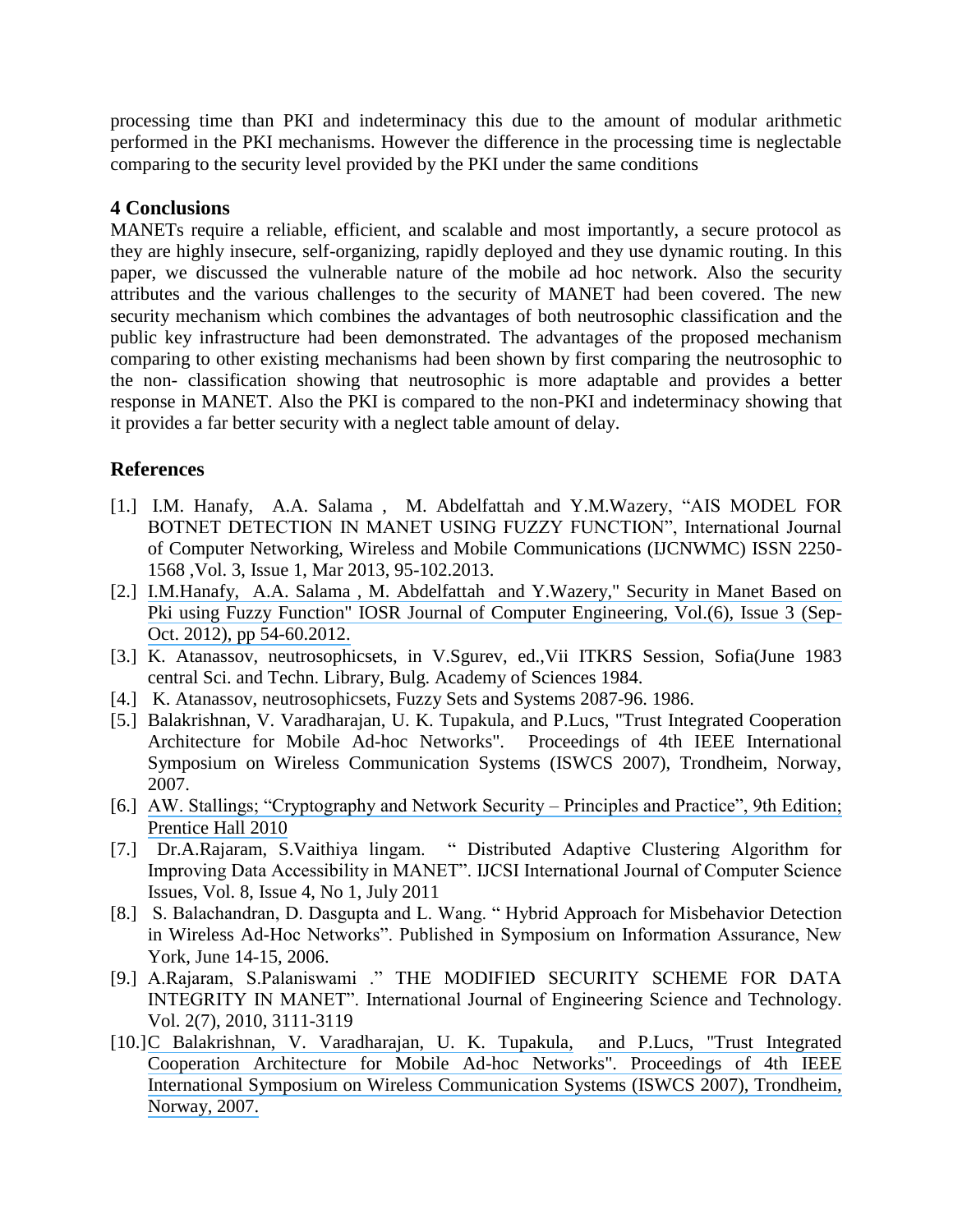- [11.] [A. Srinivasan, J. Teitelbaum, H. Liang, J. Wu, and M. Cardei, "Reputation and Trust-Based](https://www.researchgate.net/publication/228638653_Reputation_and_trust-based_systems_for_ad_hoc_and_sensor_networks?el=1_x_8&enrichId=rgreq-75a527b72c5892e66cbee1a2beee8bfe-XXX&enrichSource=Y292ZXJQYWdlOzI4NDAyODIxODtBUzoyOTY3NDk5MzY3MjYwMTlAMTQ0Nzc2MjEwNjg4OQ==) [Systems for Ad-hoc and Sensor Networks," Algorithms and Protocols for Wireless Ad-hoc](https://www.researchgate.net/publication/228638653_Reputation_and_trust-based_systems_for_ad_hoc_and_sensor_networks?el=1_x_8&enrichId=rgreq-75a527b72c5892e66cbee1a2beee8bfe-XXX&enrichSource=Y292ZXJQYWdlOzI4NDAyODIxODtBUzoyOTY3NDk5MzY3MjYwMTlAMTQ0Nzc2MjEwNjg4OQ==) [and Sensor Networks, A. Boukerche \(ed.\), Wiley & Sons, 2011.](https://www.researchgate.net/publication/228638653_Reputation_and_trust-based_systems_for_ad_hoc_and_sensor_networks?el=1_x_8&enrichId=rgreq-75a527b72c5892e66cbee1a2beee8bfe-XXX&enrichSource=Y292ZXJQYWdlOzI4NDAyODIxODtBUzoyOTY3NDk5MzY3MjYwMTlAMTQ0Nzc2MjEwNjg4OQ==)
- [12.] K.Seshadri Ramana et al." Trust Based Security Routing in Mobile Adhoc Networks", (IJCSE) International Journal on Computer Science and Engineering Vol. 02, No. 02, 2010, pp 259-263.
- [13.] Yan L. Sun, Wei Yu, "Information Theoretic [Framework of Trust Modeling and Evaluation](https://www.researchgate.net/publication/220640612_Information_Theoretic_Framework_of_Trust_modeling_and_evaluation_for_ad_hoc_networks?el=1_x_8&enrichId=rgreq-75a527b72c5892e66cbee1a2beee8bfe-XXX&enrichSource=Y292ZXJQYWdlOzI4NDAyODIxODtBUzoyOTY3NDk5MzY3MjYwMTlAMTQ0Nzc2MjEwNjg4OQ==) for Ad Hoc Networks", 2006 IEEE, pp305-317
- [14.] Er. Banita Chadhaa, Er. Zatin Gupta," Security Architecture for Mobile Adhoc Networks" (IJAEST) INTERNATIONAL JOURNAL OF ADVANCED ENGINEERING SCIENCES AND TECHNOLOGIES Vol No. 9, 2011, pp 101 – 104
- [15.]F. L. Bauer. Decrypted Secrets: Methods and Maxims of Cryptology. Springer, Secaucus, NJ, USA, 9th edition, 2009.
- [16.] Dabrowski J. and Kubale M., Computer Experiments with a Parallel Clonal Selection [Algorithm for the Graph Coloring Problem. IEEE International Symposium on Parallel and](https://www.researchgate.net/publication/224316883_Computer_experiments_with_a_parallel_clonal_selection_algorithm_for_the_Graph_Coloring_Problem?el=1_x_8&enrichId=rgreq-75a527b72c5892e66cbee1a2beee8bfe-XXX&enrichSource=Y292ZXJQYWdlOzI4NDAyODIxODtBUzoyOTY3NDk5MzY3MjYwMTlAMTQ0Nzc2MjEwNjg4OQ==)  [Distributed Processing \(IPDPS 2008\), 14-18 April, Miami, FL, USA, pp.1-6.](https://www.researchgate.net/publication/224316883_Computer_experiments_with_a_parallel_clonal_selection_algorithm_for_the_Graph_Coloring_Problem?el=1_x_8&enrichId=rgreq-75a527b72c5892e66cbee1a2beee8bfe-XXX&enrichSource=Y292ZXJQYWdlOzI4NDAyODIxODtBUzoyOTY3NDk5MzY3MjYwMTlAMTQ0Nzc2MjEwNjg4OQ==)
- [17.]Rajaram A and Palaniswami S, "A Trust-Based Cross-Layer Security Protocol for Mobile Ad hoc Networks", International Journal of Computer Science and Information Security, Vol. 6, No. 1,p.p 165 – 172, 2009.
- [18.]Reza Azarderskhsh, Arash Reyhani-Masoleh." Secure Clustering and Symmetric Key Establishment in Heterogeneous Wireless Sensor Networks". EURASIP Journal on Wireless [Communications and Networking .2011,](https://www.researchgate.net/publication/50282870_Secure_Clustering_and_Symmetric_Key_Establishment_in_Heterogeneous_Wireless_Sensor_Networks?el=1_x_8&enrichId=rgreq-75a527b72c5892e66cbee1a2beee8bfe-XXX&enrichSource=Y292ZXJQYWdlOzI4NDAyODIxODtBUzoyOTY3NDk5MzY3MjYwMTlAMTQ0Nzc2MjEwNjg4OQ==)
- [19.]K. Ren, S. Yu, W. Lou, and Y. Zhang, "Multi-user broadcast authentication in wireless sensor networks," IEEE Transactions on Vehicular Technology, vol. 58, no. 8, pp. 4554– [4564, 2009.](https://www.researchgate.net/publication/50282870_Secure_Clustering_and_Symmetric_Key_Establishment_in_Heterogeneous_Wireless_Sensor_Networks?el=1_x_8&enrichId=rgreq-75a527b72c5892e66cbee1a2beee8bfe-XXX&enrichSource=Y292ZXJQYWdlOzI4NDAyODIxODtBUzoyOTY3NDk5MzY3MjYwMTlAMTQ0Nzc2MjEwNjg4OQ==)
- [20.]S. A. Alblowi, A.A. Salama and Mohmed Eisa, New Concepts of Neutrosophic Sets, International Journal of Mathematics and Computer Applications Research (IJMCAR),Vol. 4, Issue 1, (2014) 59-66.
- [21.][I. M. Hanafy, A.A. Salama and K. Mahfouz, Correlation of Neutrosophic Data,](https://www.researchgate.net/publication/282133991_Correlation_of_Neutrosophic_Data?el=1_x_8&enrichId=rgreq-75a527b72c5892e66cbee1a2beee8bfe-XXX&enrichSource=Y292ZXJQYWdlOzI4NDAyODIxODtBUzoyOTY3NDk5MzY3MjYwMTlAMTQ0Nzc2MjEwNjg4OQ==)  [International Refereed Journal of Engineering and Science \(IRJES\), Vol.\(1\), Issue 2 .](https://www.researchgate.net/publication/282133991_Correlation_of_Neutrosophic_Data?el=1_x_8&enrichId=rgreq-75a527b72c5892e66cbee1a2beee8bfe-XXX&enrichSource=Y292ZXJQYWdlOzI4NDAyODIxODtBUzoyOTY3NDk5MzY3MjYwMTlAMTQ0Nzc2MjEwNjg4OQ==) PP.39- [33. 2012](https://www.researchgate.net/publication/282133991_Correlation_of_Neutrosophic_Data?el=1_x_8&enrichId=rgreq-75a527b72c5892e66cbee1a2beee8bfe-XXX&enrichSource=Y292ZXJQYWdlOzI4NDAyODIxODtBUzoyOTY3NDk5MzY3MjYwMTlAMTQ0Nzc2MjEwNjg4OQ==)
- [22.] [I.M. Hanafy, A.A. Salama and K.M. Mahfouz,," Neutrosophic Classical Events and Its](https://www.researchgate.net/publication/235956777_NEUTERSOPHIC_CLASSICAL_EVENTS_AND_ITS_PROBABILITY?el=1_x_8&enrichId=rgreq-75a527b72c5892e66cbee1a2beee8bfe-XXX&enrichSource=Y292ZXJQYWdlOzI4NDAyODIxODtBUzoyOTY3NDk5MzY3MjYwMTlAMTQ0Nzc2MjEwNjg4OQ==)  [Probability" International Journal of Mathematics and Computer Applications](https://www.researchgate.net/publication/235956777_NEUTERSOPHIC_CLASSICAL_EVENTS_AND_ITS_PROBABILITY?el=1_x_8&enrichId=rgreq-75a527b72c5892e66cbee1a2beee8bfe-XXX&enrichSource=Y292ZXJQYWdlOzI4NDAyODIxODtBUzoyOTY3NDk5MzY3MjYwMTlAMTQ0Nzc2MjEwNjg4OQ==)  [Research\(IJMCAR\) Vol.\(3\),Issue 1,Mar pp171-178.](https://www.researchgate.net/publication/235956777_NEUTERSOPHIC_CLASSICAL_EVENTS_AND_ITS_PROBABILITY?el=1_x_8&enrichId=rgreq-75a527b72c5892e66cbee1a2beee8bfe-XXX&enrichSource=Y292ZXJQYWdlOzI4NDAyODIxODtBUzoyOTY3NDk5MzY3MjYwMTlAMTQ0Nzc2MjEwNjg4OQ==) 2013
- [23.] A. A. Salama and S.A. Alblowi, "Generalized Neutrosophic Set and Generalized Neutrosophic Spaces,"Journal Computer Sci. Engineering, Vol.(2) No. (7), pp129-132 .2012
- [24.][A. A. Salama and S. A. Alblowi, Neutrosophic Set and Neutrosophic Topological Spaces,](https://www.researchgate.net/publication/265802778_Neutrosophic_Set_and_Neutrosophic_Topological_Spaces?el=1_x_8&enrichId=rgreq-75a527b72c5892e66cbee1a2beee8bfe-XXX&enrichSource=Y292ZXJQYWdlOzI4NDAyODIxODtBUzoyOTY3NDk5MzY3MjYwMTlAMTQ0Nzc2MjEwNjg4OQ==) [ISOR J. Mathematics, Vol.\(3\), Issue\(3\), pp-31-35.2012](https://www.researchgate.net/publication/265802778_Neutrosophic_Set_and_Neutrosophic_Topological_Spaces?el=1_x_8&enrichId=rgreq-75a527b72c5892e66cbee1a2beee8bfe-XXX&enrichSource=Y292ZXJQYWdlOzI4NDAyODIxODtBUzoyOTY3NDk5MzY3MjYwMTlAMTQ0Nzc2MjEwNjg4OQ==)
- [25.]A. A. Salama, Neutrosophic Crisp Point & Neutrosophic Crisp Ideals, Neutrosophic Sets and Systems, Vol.1, No. 1, pp. 50-54.2013
- [26.]A. A. Salama and F. Smarandache, Filters via Neutrosophic Crisp Sets, Neutrosophic Sets and Systems, Vol.1, No. 1, pp. 34-38. 2013
- [27.]A.A. Salama and S.A. Alblowi, Neutrosophic Ideals Spaces, Advances in Fuzzy Mathematics , Vol.(7), Number 1, pp. 51- 60. 2012
- [28.][A.A. Salama, and H.Elagamy, Neutrosophic Filters, International Journal of Computer](https://www.researchgate.net/publication/235950452_NEUTROSOPHIC_FILTERS?el=1_x_8&enrichId=rgreq-75a527b72c5892e66cbee1a2beee8bfe-XXX&enrichSource=Y292ZXJQYWdlOzI4NDAyODIxODtBUzoyOTY3NDk5MzY3MjYwMTlAMTQ0Nzc2MjEwNjg4OQ==) [Science Engineering and Information Technology Reseearch \(IJCSEITR\), Vol.3,](https://www.researchgate.net/publication/235950452_NEUTROSOPHIC_FILTERS?el=1_x_8&enrichId=rgreq-75a527b72c5892e66cbee1a2beee8bfe-XXX&enrichSource=Y292ZXJQYWdlOzI4NDAyODIxODtBUzoyOTY3NDk5MzY3MjYwMTlAMTQ0Nzc2MjEwNjg4OQ==) [Issue\(1\),Mar 2013,pp 307-312.](https://www.researchgate.net/publication/235950452_NEUTROSOPHIC_FILTERS?el=1_x_8&enrichId=rgreq-75a527b72c5892e66cbee1a2beee8bfe-XXX&enrichSource=Y292ZXJQYWdlOzI4NDAyODIxODtBUzoyOTY3NDk5MzY3MjYwMTlAMTQ0Nzc2MjEwNjg4OQ==) 2013